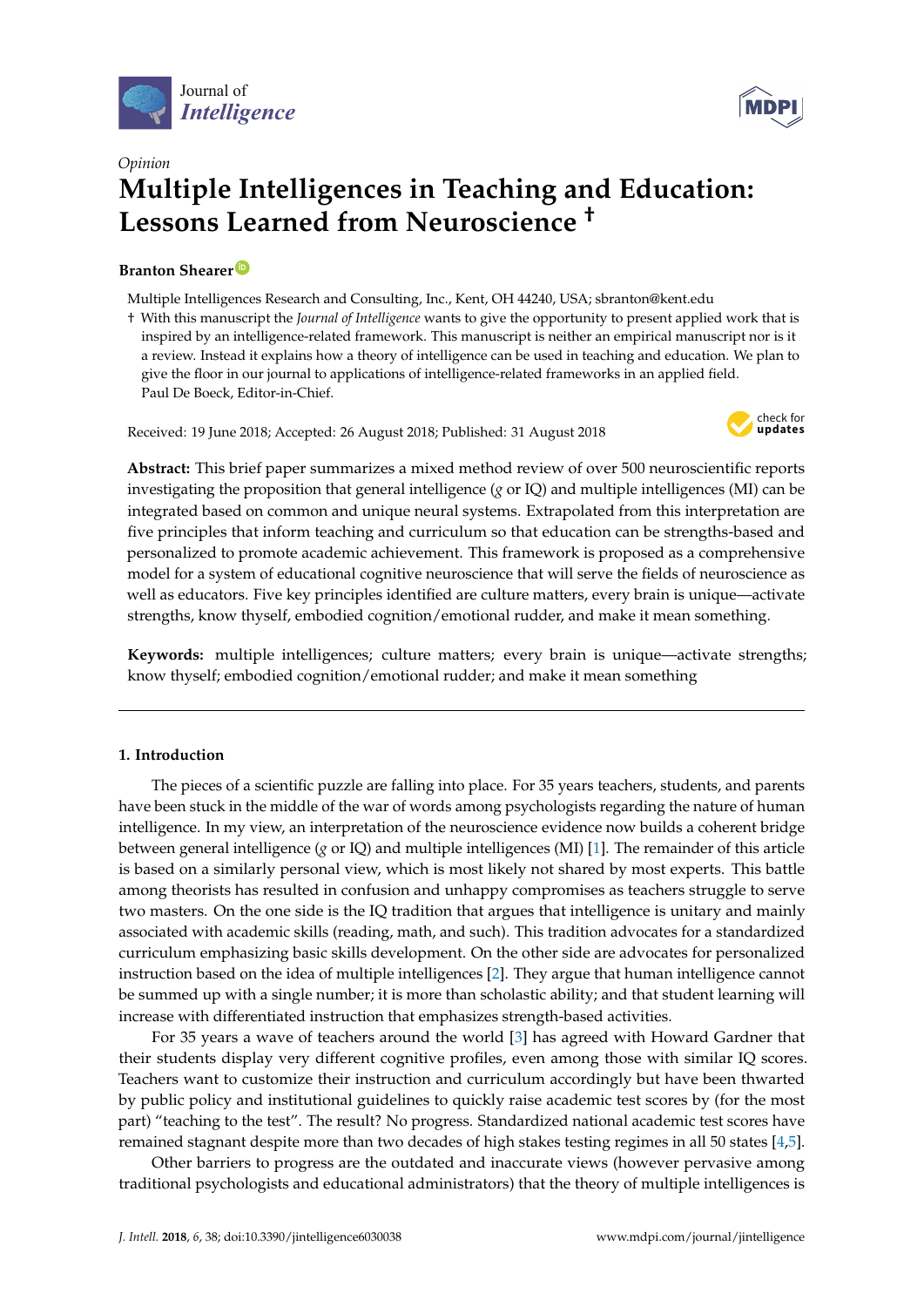invalid and ineffective [\[6,](#page-6-5)[7\]](#page-6-6). This arose from the misguided opinion that MI is somehow against the development of academic skills such as reading and math. Nothing could be further from the truth.

Neuroscience evidence now reveals a neural bridge between IQ-type academic skills and the eight intelligences—linguistic and logical-mathematical (most closely related to academic achievement) and interpersonal and intrapersonal (also associated with school success); and spatial, musical, kinesthetic, and naturalist. The debate of "IQ vs. MI" is based on outdated model of human intelligence. Traditions rooted in a 19th century understanding of the mind are slowly evolving to keep up with the insights provided by advances in neuroscience.

A good scientific theory accurately describes behavior and has predictive power. In 1983 Gardner made several observations about human intelligence that a wealth of neuroscience evidence accumulated over the past 35 years has confirmed. First, academic skills (and IQ) are most closely associated with the linguistic and logical-mathematical intelligences. Second, there are unique neural architectures responsible for each of the intelligences (Table [1\)](#page-1-0) [\[1\]](#page-6-0). Third, each intelligence can be expressed in several qualitatively different ways, including analytical/practical, creative cognition, insight/intuition, and aesthetic judgment [\[8\]](#page-6-7).

<span id="page-1-0"></span>

| Intelligences        | <b>Core Cognitive Units</b>                                                                                                      | <b>Primary Regions</b>                                      | Subregions                                                                                                           |  |  |  |  |  |
|----------------------|----------------------------------------------------------------------------------------------------------------------------------|-------------------------------------------------------------|----------------------------------------------------------------------------------------------------------------------|--|--|--|--|--|
| Interpersonal        | Social Perception<br>Interpersonal Understanding<br>Social Effectiveness<br>Leadership                                           | Frontal<br>Temporal<br>Cingulate<br>Parietal                | Medial-Temporal<br>Amygdala<br>Dorsolateral PFC<br><b>Anterior Cingulate</b><br>Superior Temporal Sulcus             |  |  |  |  |  |
| Intrapersonal        | Self-Awareness<br>Self-Regulation<br><b>Executive Functions</b><br>Self-Other Management                                         | Frontal<br>Cingulate<br>Temporal<br>Parietal<br>Subcortical | Prefrontal-Cortex<br>Anterior Cingulate<br>Dorsomedial PFC<br>Lateral Prefrontal<br>Ventromedial                     |  |  |  |  |  |
| Logical-Mathematical | Mathematical Reasoning<br>Logical Reasoning                                                                                      | Frontal<br>Parietal<br>Temporal                             | Prefrontal<br><b>Intraparietal Sulcus</b><br><b>Inferior Parietal Lobule</b>                                         |  |  |  |  |  |
| Linguistic           | Speech<br>Reading<br>Writing<br>Multimodal Communication<br>of Meaning                                                           | Temporal<br>Frontal<br>Parietal                             | Superior Temporal Gyrus<br><b>Inferior Frontal Gyrus</b><br>Broca's Area<br>Posterior Inferior Frontal Gyrus         |  |  |  |  |  |
| Spatial              | Spatial Cognition<br>Working with Objects<br>Visual Arts<br>Spatial Navigation                                                   | Frontal<br>Parietal<br>Temporal<br>Occipital                | <b>Premotor Cortex</b><br>Motor Cortex<br>Medial Temporal<br>Prefrontal                                              |  |  |  |  |  |
| Musical              | Music Perception<br>Music and Emotions<br>Music Production                                                                       | Frontal<br>Temporal<br>Subcortical<br>Cerebellum            | Superior Temporal Gyrus<br>Primary Auditory Cortex<br>Premotor Cortex<br><b>Basal Ganglia</b><br>Supplementary Motor |  |  |  |  |  |
| Kinesthetic          | Body Awareness/Control<br>Whole Body Movement<br>Dexterity<br>Symbolic Movement                                                  | Frontal<br>Parietal<br>Subcortical<br>Cerebellum            | <b>Motor Cortex</b><br>Primary Motor Cortex<br><b>Premotor Cortex</b><br>Basal Ganglia                               |  |  |  |  |  |
| Naturalist           | Pattern Cognition<br><b>Understanding Living Entities</b><br><b>Understanding Animals</b><br>Understanding Plant Life<br>Science | Temporal<br>Subcortical                                     | Superior Temporal Sulcus<br>Amygdala<br>Brainstem<br>Thalamus<br>Midbrain<br><b>Basal Ganglia</b>                    |  |  |  |  |  |

**Table 1.** Multiple intelligences core cognitive units and sample neural correlates [\[1\]](#page-6-0).

Note: The neural regions noted for each intelligence are those with the highest number of citations and are not the full list of citations in the literature. Intelligence is a complex idea that is represented by the diversity of neural structures cited for each of the multiple intelligences. See the literature [\[1\]](#page-6-0) for full description.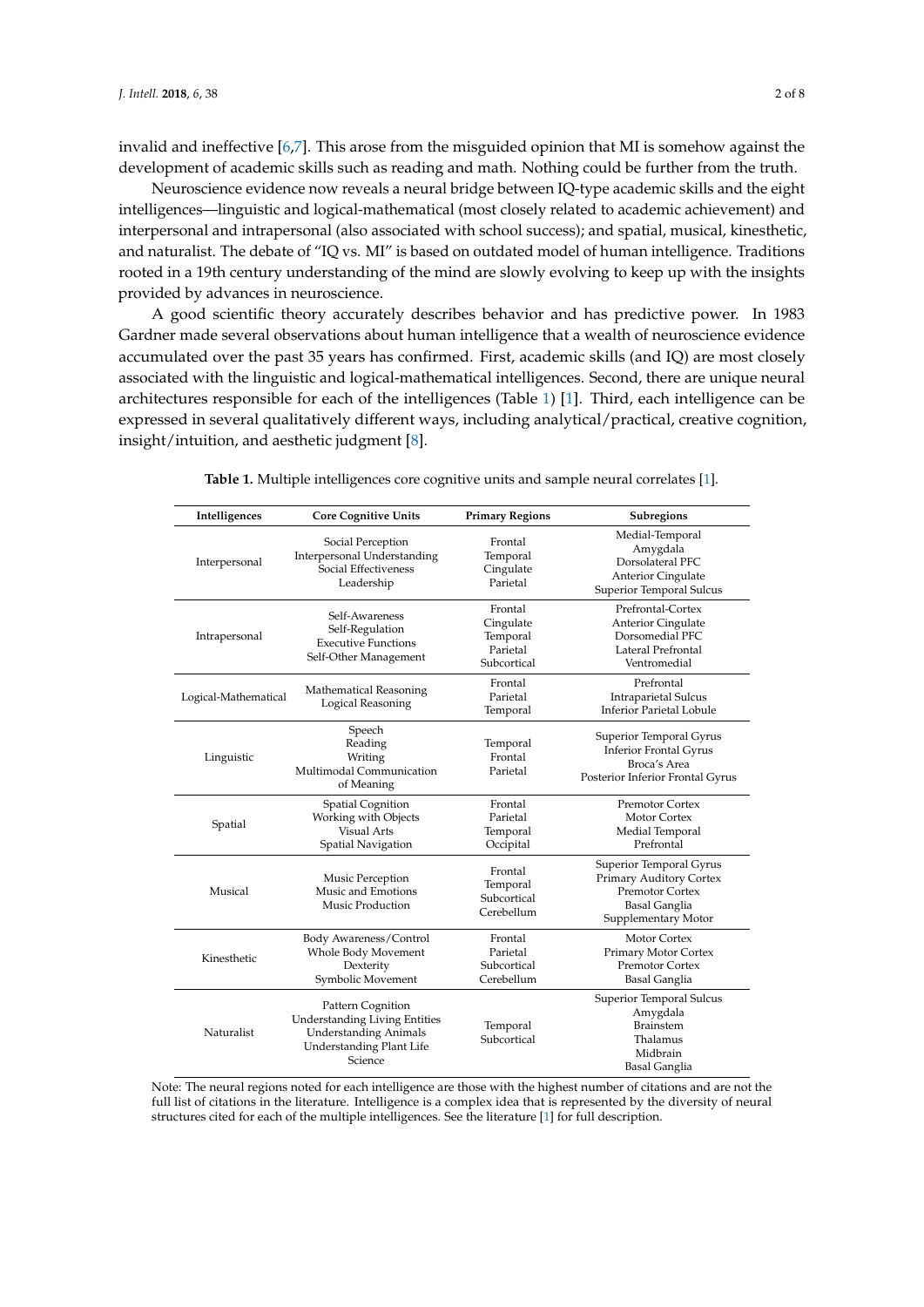### **2. Neuroscientific Evidence Supporting the Validity of MI Theory**

The main criticism of MI is that it lacks empirical, experimental evidence of its validity [\[6,](#page-6-5)[7\]](#page-6-6). General intelligence is considered to be valid because there is a wealth of test data amassed for more than 100 years—while there are no tests to measure the eight intelligences. Unrecognized by most researchers is the sizable number of brain studies that are matched to the multiple intelligences. This is a trove of scientific data scattered among many journals that are unread and largely incomprehensible to most non-neuroscientists—until recently.

The validity of any new idea can be difficult to establish especially for a theory of intelligence that challenges prevailing ideas and does not lend itself to psychometric testing. Using a rational-empirical methodology, more than 500 studies of brain function (largely fMRI experiments) were matched to the skills and abilities integral to each of the eight intelligences. Multiple studies of the core abilities for each intelligence were included to maximize reliability.

To summarize, an initial review of more than 318 experiments found a pattern of neural activations well-aligned with the cognitive components for each intelligence [\[1\]](#page-6-0). This was followed by a study of 417 experiments examining specific skill units within each intelligence and their relationships to each other, the other intelligences, and general intelligence [\[9\]](#page-6-8). A third review of 420 reports found that there are observable and meaningful differences in the neural activation patterns among skill level ability groups in four levels of brain analysis: primary regions, subregions, particular structures, and multi-region activations [\[10\]](#page-6-9). A study of 48 resting-state experiments found seven to fifteen intrinsic, functionally connected neural networks that are closely associated with seven of the eight intelligences [\[11\]](#page-6-10). Lastly, the neural architectures cited for general intelligence were compared with a proposed new category of Cognitive Qualities associated with the multiple intelligences. This investigation of 94 neuroscientific studies demonstrated support for the coherence of three Cognitive Qualities (creative cognition, insight/intuition, and aesthetic judgment) that are valued abilities integral to the definition and practical expression of each of the eight intelligences  $[8]$ .<sup>1</sup>

Taken together, these investigations indicate that the multiple intelligences have clear, logical, and coherent neural patterns that are comparable to those identified with general intelligence. These data lend support to the proposition that each of the eight intelligences have unique neural architectures and that the idea of general intelligence is not incompatible with MI theory.

An intelligence differs from a *skill* in its depth, range, and complexity. Each of the multiple intelligences is a composite of related skills and this accounts for their complicated neural architectures. These detailed neural analyses provide a basis for future experimental tests of their ecological validity. However, because of the social-cultural aspects of the intelligences a neural description for MI may only be a *framework* rather than a complete analysis.

#### **3. Using Neuroscience to Leverage Student Success with the Multiple Intelligences**

Perhaps of greater consequence are the practical implications of these scientific observations for teaching and learning. As educators worldwide were exploring diverse ways to implement MI theory, neuroscientists were giving birth to the new field of educational cognitive neuroscience to answer the question: How can insights into brain processes enhance education? Of course, the answer to this question is not simple nor obvious, in fact, John Bruer [\[12\]](#page-6-11) famously called the distance between the neuroscience lab and the classroom a "bridge too far". He later concluded that what is needed was advanced cognitive science theories to properly interpret the neuroscientific evidence [\[13\]](#page-6-12). This is where MI theory serves as a "user interface" between our neural hardware and the cognitive software that activates learning "apps" in the classroom (as well as in everyday life). See conceptual framework in Figure [1.](#page-3-0)

For a more detailed summary see www.MIResearch.org.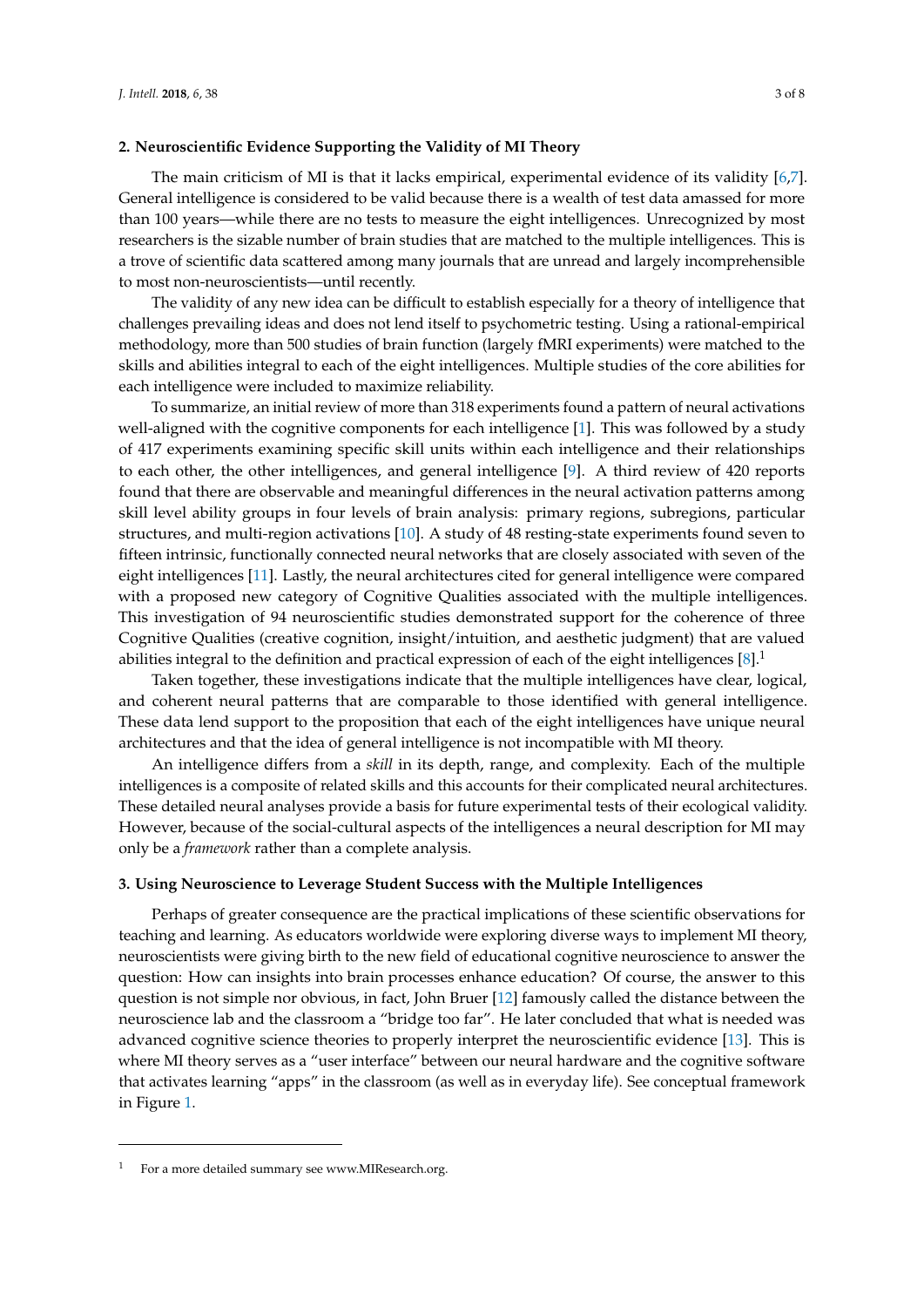<span id="page-3-0"></span>

**Figure 1.** Personalized educational cognitive neuroscience: a framework. *Note*: The bridge between **Figure 1.** Personalized educational cognitive neuroscience: a framework. *Note*: The bridge between existing psychological models of cognition/behavior and education is spanned by multiple existing psychological models of cognition/behavior and education is spanned by multiple intelligences theory supported by neuroscience validity and efficacy evidence.

Each of the multiple intelligences can serve as "delivery routes" to personalize important Each of the multiple intelligences can serve as "delivery routes" to personalize important cognitive and emotional processes underlying learning such as attention, memory, motivation, creative cognition, problem solving, a[nd](#page-6-13) [und](#page-6-14)erstanding [14–17]. How best to navigate these cognitive "routes"? We have neuroscience evidence to lend support to several different guiding principles. Each teacher and institution can interpret the principles and their underlying evidence according to the needs and goals of their particular situations.

Perhaps it is best to begin with a list of the most vital and vexing questions posed by teachers Perhaps it is best to begin with a list of the most vital and vexing questions posed by teachers over the millennium. over the millennium.

 *How to set the stage of the classroom/school to create the context for maximum learning? How to set the stage of the classroom/school to create the context for maximum learning? How to enhance cognitive engagement in the instruction and curricular materials? How to enhance cognitive engagement in the instruction and curricular materials? How to promote academic excellence? How to promote academic excellence? How to teach for effective transfer of knowledge from the classroom to real life? How to teach for effective transfer of knowledge from the classroom to real life? How to deal for effective transfer of milwalaze from the eassroom to real tyc. How to develop the "whole child" and instill the love of lifelong learning?*

The following descriptions of five key ideas extracted from the neuroscience literature sketch a framework that speaks to the disparate worlds of the lab and the classroom. These ideas are well supported by the evidence but are offered as an initial sketch as a kind of "communicating bridge" between cognitive scientists and teachers (Table [2\)](#page-3-1).

|  |  |  | <b>Table 2.</b> Five key ideas from neuroscience: Guiding a multiple intelligences-inspired education. |  |  |  |  |  |  |
|--|--|--|--------------------------------------------------------------------------------------------------------|--|--|--|--|--|--|
|  |  |  |                                                                                                        |  |  |  |  |  |  |

<span id="page-3-1"></span>

| 1. Culture Matters                             |
|------------------------------------------------|
| 2. Every Brain is Unique—Activate Strengths!   |
| 3. Know Thyself                                |
| 4. Embodied Cognition and the Emotional Rudder |
| 5. Make it Mean Something!                     |

**Key Idea 1.** Creating a Multiple Intelligences—Inspired Culture [\[16](#page-6-15)[–21\]](#page-6-16)

" ... the brain and its neuronal activity must be considered a hybrid of both biological and social influences. In other words, our brains are biosocial. The brain is a relational organ that bridges the gap between the biological world of the organism and the social world of the environment and its culture"  $[18]$  (p. 352).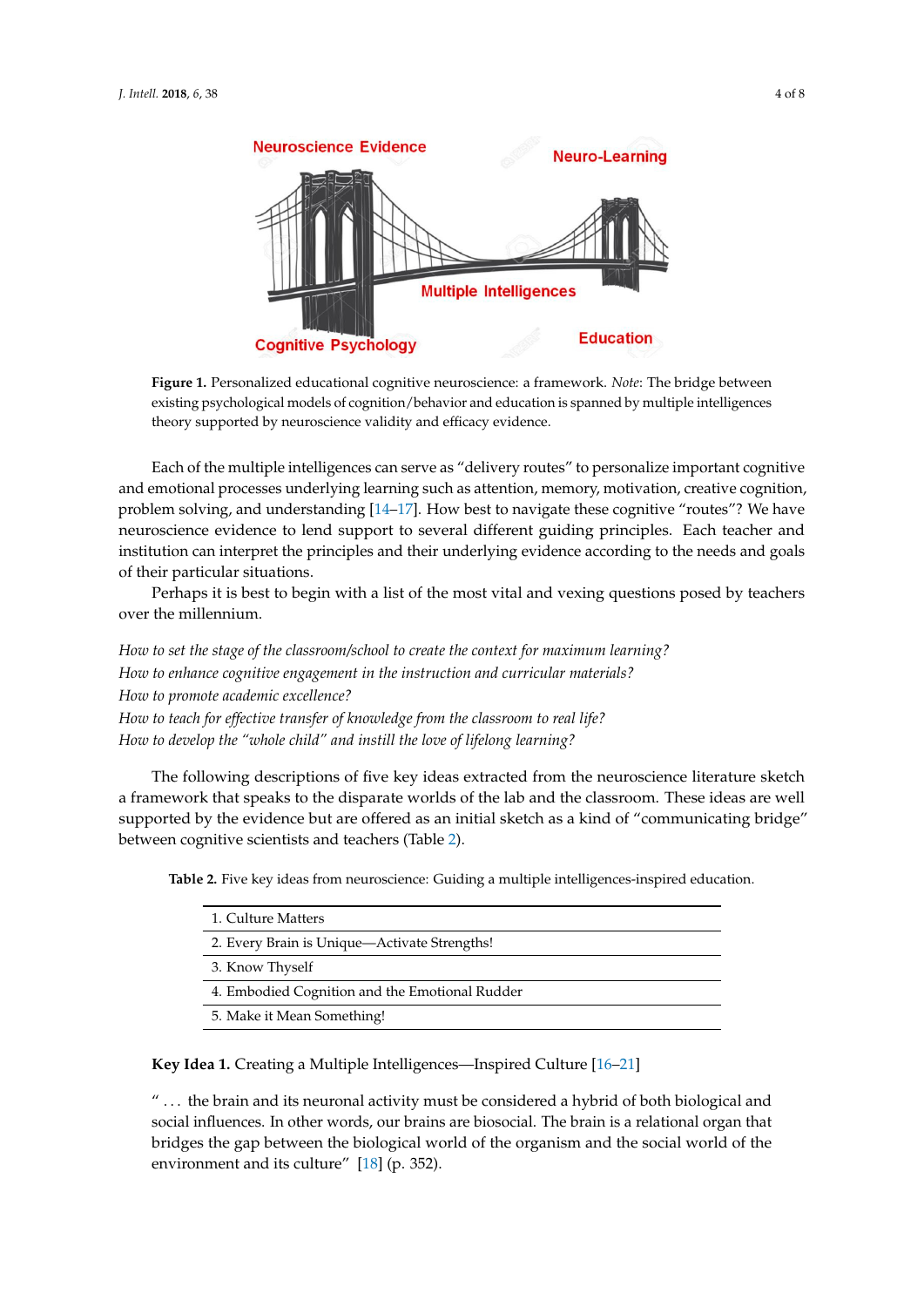A distinct advantage of embedding MI in the learning culture is that it can easily span across diverse cultures because of its cross-cultural origins. Every school represents a cultural system of educational beliefs, social ideas, and practices. As learning culture leaders, teachers can positively frame each child's experience by simply acknowledging that we each have our unique profile of MI history, preferences, and perspectives. The natural language of MI can be used to advantage when communicating with culturally different students and their families. The foundation is to acknowledge and value each of the multiple intelligences as important, valuable, and potentially useful to each child in the classroom.

**Key Idea 2.** Every Brain is Unique—Activate Strengths! [\[15,](#page-6-18)[22–](#page-6-19)[26\]](#page-7-0)

" . . . neuroimaging studies clearly show that patterns of brain activation and structure vary in systematic ways between individuals differing in working memory and other higher cognitive abilities. Both experience and genetic factors may contribute to such individual differences . . . has implications for human performance" [\[22\]](#page-6-19) (p. 70).

Students all have uniquely configured neural wiring that influences how they perform on classroom tasks. Teachers might experience great anxiety at the thought of having to cater to the learning profiles of so many different student brains. An impossible task! But perhaps with advances in computer software and apps and innovative assessments we are making progress towards the goal of personalization of instruction, so that students with specific strengths can exercise some choice about how information is presented to them. My own work in validating a standardized assessment—Multiple Intelligences Developmental Assessment Scales (MIDAS®)—shows promise as a tool to understand the cognitive and neural differences among students [\[23–](#page-7-1)[25\]](#page-7-2). This is a useful tool providing a practical bridge between neuroscientists and educators seeking to understand the minds and brains of individuals.

**Key Idea 3.** Know Thyself [\[2,](#page-6-1)[27–](#page-7-3)[29\]](#page-7-4)

"Intrapersonal intelligence involves the capacity to understand oneself, to have an effective working model of oneself—including one's own desires, fears, and capacities—and to use such information effectively in regulating one's own life" [\[2\]](#page-6-1) (p. 43).

Neuroscience investigations into how the brain processes intrapersonal intelligence can be categorized into several distinct functions including: self-awareness, self-regulation, and executive functions. The frontal lobes and cortical midline structures (CMS) are known to be the core processing regions for many self-functions [\[27\]](#page-7-3). There are an unlimited number of ways that teachers can build into every subject activities to promote self-regulation and executive functions associated with excellence and achievement [\[28\]](#page-7-5). It begins with the teacher enhancing the students' self-understanding and appreciation for the potential of their unique MI strengths.

**Key Idea 4.** Embodied Cognition and the Emotional Rudder [\[19](#page-6-20)[,30–](#page-7-6)[32\]](#page-7-7)

"Recent findings in the neurosciences indicate reciprocal and parallel neural pathways between the cerebellum—traditionally viewed as controlling gross and fine motor functions but now hypothesized to play a role in thought itself—and the frontal cortex, where working memory and executive functions such as planning, monitoring, task management, and focusing attention occur" [\[19\]](#page-6-20).

The relationship between the body and the mind is now recognized by neuroscientists as being bi-directional and parallel, rather than just the mind directing the body. Immordino-Yang has gone even further in detailing "a framework that situates the emotional brain and its physiological regulatory functions ecologically, spiraling from bodily behavior to embodied neural functioning to social functioning to cultural functioning" [\[19\]](#page-6-20) (p. 360). These findings point the way forward for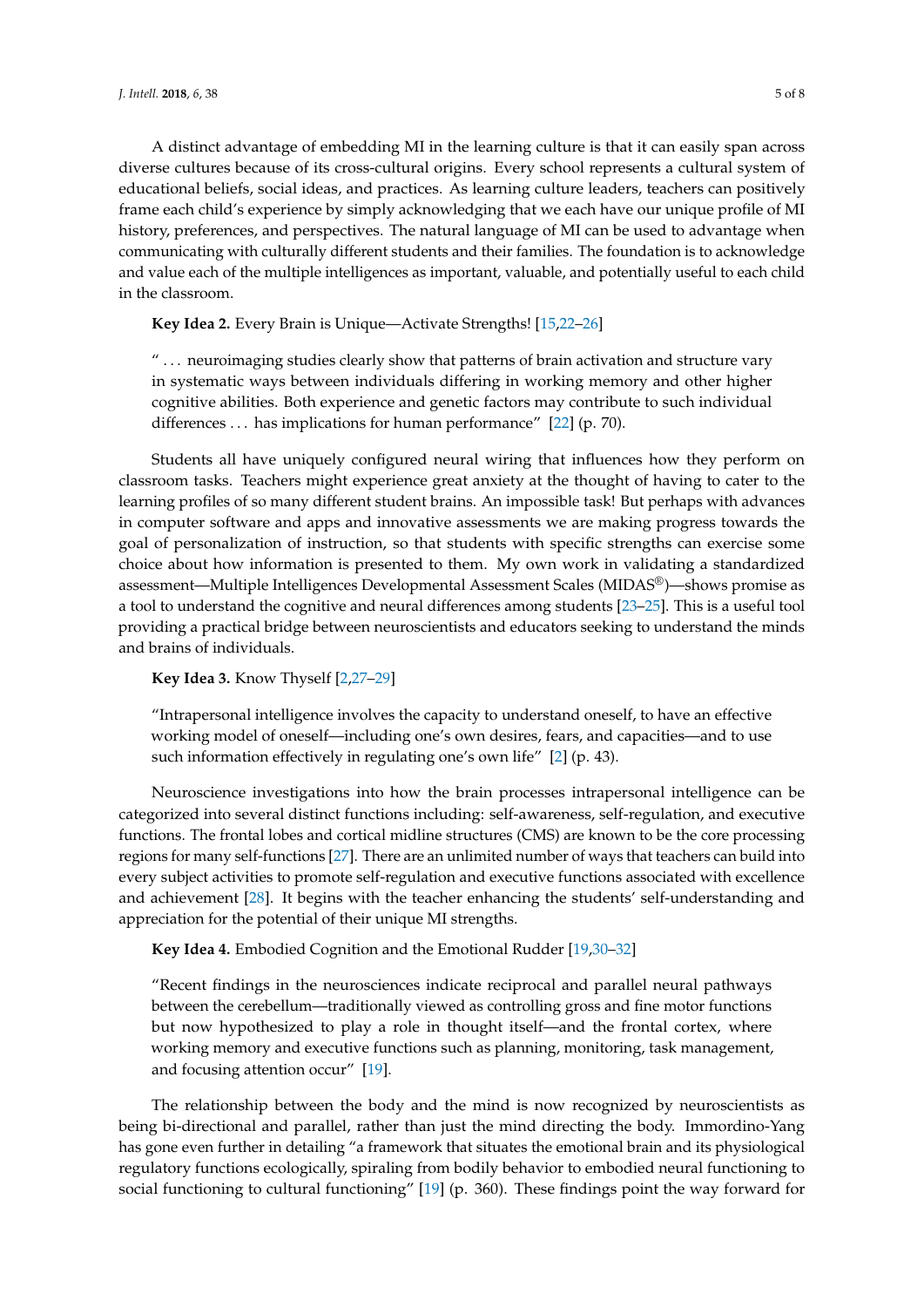teachers to create opportunities for students to translate subject content into physical movements to maximize memory and understanding.

Awareness of one's body goes beyond mere physiology associated with the maintenance of life. It is also a platform upon which emotions are played out and translated into feelings. Damasio's "somatic marker hypothesis" cites physical responses as important elements in decision-making and judgments [\[30\]](#page-7-6). When we direct students' attention to their physical and emotional responses to a topic, we are providing them with a powerful marker for that information that is accessible in their real life beyond the classroom. Making these connections may provide the keys to enhanced transfer of learning from the classroom to daily life.

**Key Idea 5.** Make it Mean Something! [\[19](#page-6-20)[,27](#page-7-3)[,29](#page-7-4)[,31](#page-7-8)[,33\]](#page-7-9)

" . . . Feelings are influenced by powerful, subjective, cognitive elaborations, and cultural interpretations of bodily and mental states in context. Unlike emotions, feelings are conscious and can sometimes become reportable. Feelings contribute to self-narratives and meaning-making" [\[19\]](#page-6-20) (p. 349) (emphasis added).

Mary Helen Immordino-Yang's [\[19\]](#page-6-20) research into self-narratives and meaning-making belies the view that facts and rational thought can be separated from feelings or practical action. Emotions and feelings are essential rudders that regulate and guide our thinking. They guide how we process new information to answer questions such as: Is this information of only temporary and limited importance? Or is it profoundly important and should I make the effort to rearrange my thinking to accommodate it?

The importance of "meaning making" to maximize engagement, learning, and cognitive transfer has been highlighted by a number of educational neuroscience researchers [\[27,](#page-7-3)[31,](#page-7-8)[33\]](#page-7-9). Such activities activate multiple neural regions and intelligences in the service of enhanced cognitive and emotional engagement.

#### **4. Conclusions**

Self-leadership for life-long learning is the ultimate goal for a person's education—cultivating the knowledge that one has valuable intellectual abilities that can be developed and used to contribute meaningfully to one's community. The multiple intelligences perspective contributes to this endeavor. Understanding how education can develop intrapersonal intelligence brings us back to the essential integration of the self within a context and a culture.

The application of neuroscience ideas in schools and classrooms is a complex endeavor and we may only be at the beginning of a long journey towards the goal of an effective interaction between neuroscientists and educators. Multiple intelligences theory provides a broad map of the software of the mind that is aligned with cognitive science and general intelligence. Cultural studies are revealing unspoken assumptions and priorities embedded in schooling that influence instruction and curriculum. The present investigation proposes that the theory of multiple intelligences provides a comprehensive framework for this array of factors influencing the design of instruction and curriculum that will be strengths-based, student centered, and community-relevant. This proposal initiated in 1983 is now supported by evidence from a diverse variety of research fields and perspectives.

\*To qualify as an intelligence, each set of abilities has to fair reasonably well in meeting eight criteria as specified in *Frames of Mind* [\[2\]](#page-6-1) (pp. 62–67):

- 1. Identifiable cerebral systems;
- 2. Evolutionary history and plausibility;
- 3. Core set of operations;
- 4. Meaning encoded in a symbol system;
- 5. A distinct developmental history & mastery;
- 6. Savants, prodigies, and exceptional people;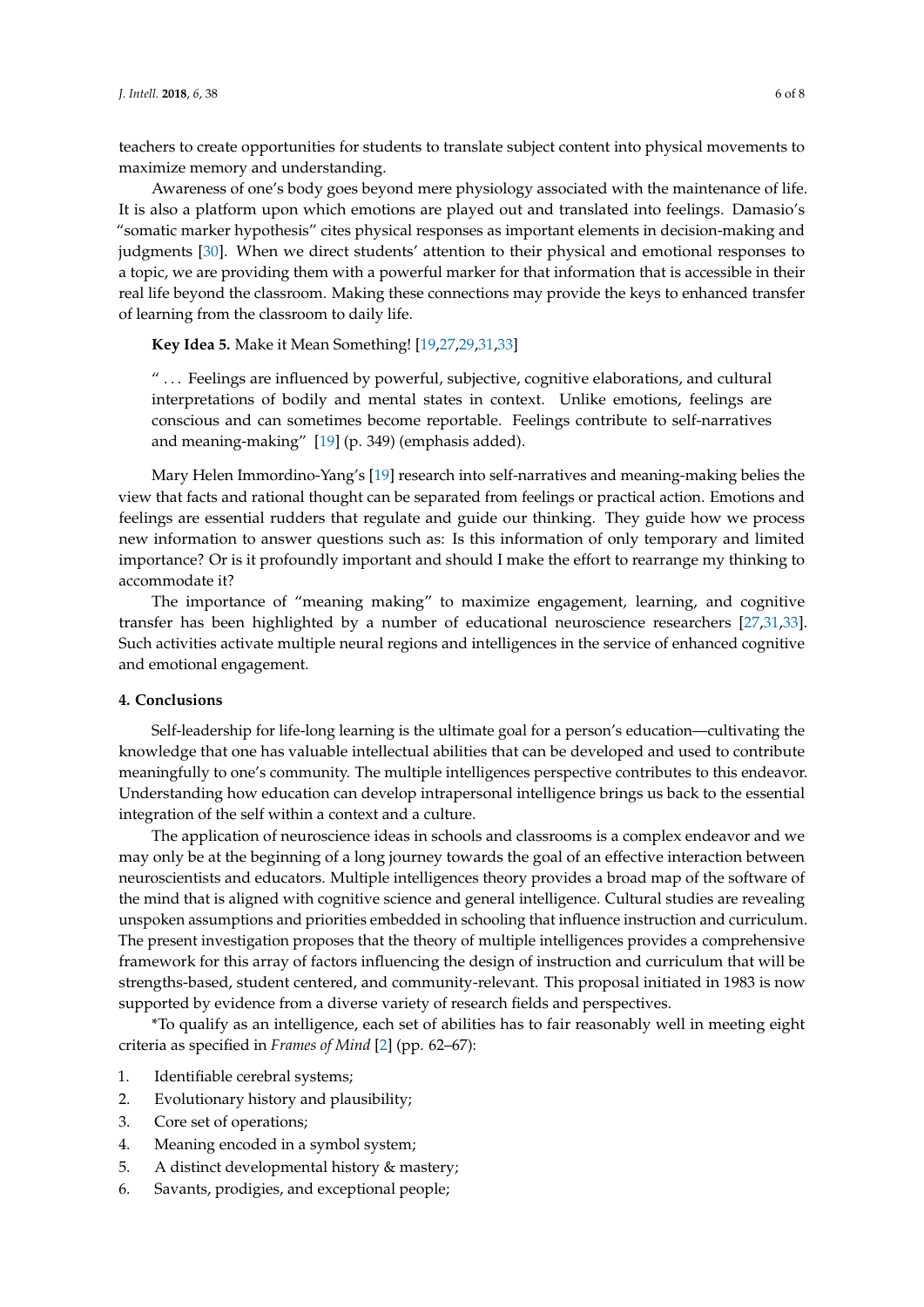- 7. Evidence from experimental psychology;
- 8. Psychometric findings.

Definition: Intelligence is a biopsychological potential to process information that can be activated in a cultural setting to solve problems or create products that are of value in a culture. *Intelligence Reframed* [\[20\]](#page-6-21) (p. 34).

## **Funding:** This research received no external funding

**Conflicts of Interest:** The author is the creator and publisher of the Multiple Intelligences Developmental Assessment Scales (MIDAS) mentioned in this article. No other potential conflicts of interest are declared.

## **References**

- <span id="page-6-0"></span>1. Shearer, C.B.; Karanian, J.M. The neuroscience of intelligence: Empirical support for the theory of multiple intelligences? *Trends Neurosci. Educ.* **2017**, *6*, 211–223. [\[CrossRef\]](http://dx.doi.org/10.1016/j.tine.2017.02.002)
- <span id="page-6-1"></span>2. Gardner, H. *Frames of Mind: The Theory of Multiple Intelligences*; Basic Books: New York, NY, USA, 1993.
- <span id="page-6-2"></span>3. Chen, J.Q.; Moran, S.; Gardner, H. *Multiple Intelligences around the World*; John Wiley & Sons: Hoboken, NJ, USA, 2009.
- <span id="page-6-3"></span>4. Koretz, D. *The Testing Charade: Pretending to Make Schools Better*; University of Chicago Press: Chicago, IL, USA, 2017.
- <span id="page-6-4"></span>5. Johnson, D.; Johnson, B. *High Stakes: Poverty, Testing, and Failure in American Schools*; Rowan & Littlefield Publishers: Lanham, MD, USA, 2006.
- <span id="page-6-5"></span>6. Sternberg, R.J. *Beyond IQ: The Triarchic Theory of Human Intelligence*; Cambridge University Press: New York, NY, USA, 1985.
- <span id="page-6-6"></span>7. Waterhouse, L. Inadequate evidence for multiple intelligences, Mozart effect, and emotional intelligence theories. *Educ. Psychol.* **2006**, *41*, 247–255. [\[CrossRef\]](http://dx.doi.org/10.1207/s15326985ep4104_5)
- <span id="page-6-7"></span>8. Shearer, C.B. Creative cognition, insight/intuition and aesthetic judgment: Investigating neurocognitive qualities integral to the multiple intelligences. In Proceedings of the Neuroscience of Creativity Annual Meeting, San Francisco, CA, USA, 24 March 2017.
- <span id="page-6-8"></span>9. Shearer, C.B. A detailed neuroscientific framework for the multiple intelligences: Describing the neural components for specific skill units within each intelligence. 2017; Unpubished manuscript.
- <span id="page-6-9"></span>10. Shearer, C.B. Cognitive neuroscience of the multiple intelligences: Describing the neurocognitive differences among ability groups. Neuroscience of Human Intelligence. *Trends Neurosci. Educ.* **2017**, submitted.
- <span id="page-6-10"></span>11. Shearer, C.B. *A Resting State Functional Connectivity Analysis of the Multiple Intelligences*; Cognitive Neuroscience Society Annual Meeting: San Francisco, CA, USA, 2017.
- <span id="page-6-11"></span>12. Bruer, J.T. Education and the brain: A bridge too far. *Educ. Res.* **1997**, *26*, 4–16. [\[CrossRef\]](http://dx.doi.org/10.3102/0013189X026008004)
- <span id="page-6-12"></span>13. Bruer, J.T. Where is educational neuroscience? *Educ. Neurosci.* **2016**, *1*, 1–12. [\[CrossRef\]](http://dx.doi.org/10.1177/2377616115618036)
- <span id="page-6-13"></span>14. Armstrong, T. *Multiple Intelligences in the Classroom*, 4th ed.; ASCD: Alexandria, VA, USA, 2017.
- <span id="page-6-18"></span>15. Chen, J.; Krechevsky, M.; Viens, J. *Building on Children's Strengths: The Experience of Project Spectrum*; Teachers College Press: New York, NY, USA, 1998.
- <span id="page-6-15"></span>16. Posner, M.; Patoine, B. How arts training improves attention and cognition. In *Cerebrum: Emerging in Brain Science*; Gordon, D., Ed.; Dana Press: Washington, DC, USA, 2010.
- <span id="page-6-14"></span>17. Kornhaber, M.; Fierros, E.; Veenema, S. *Multiple Intelligences: Best Ideas from Research and Practice*; Pearson Education Inc.: Boston, MA, USA, 2004.
- <span id="page-6-17"></span>18. Han, S.; Northoff, G.; Vogeley, K.; Wexler, B.E.; Kitayama, S.; Varnum, M.E. A cultural neuroscience approach to the biosocial nature of the human brain. *Annu. Rev. Psychol.* **2013**, *64*, 335–359. [\[CrossRef\]](http://dx.doi.org/10.1146/annurev-psych-071112-054629) [\[PubMed\]](http://www.ncbi.nlm.nih.gov/pubmed/22994921)
- <span id="page-6-20"></span>19. Immordino-Yang, M.H.; Gotlieb, R. Embodied brains, social minds, cultural meaning: Integrating neuroscientific and educational research on social-affective development. *Am. Educ. Res. J.* **2017**, *54*, 344s–367s. [\[CrossRef\]](http://dx.doi.org/10.3102/0002831216669780)
- <span id="page-6-21"></span><span id="page-6-16"></span>20. Gardner, H. *Intelligence Reframed*; Basic Books: New York, NY, USA, 1999.
- <span id="page-6-19"></span>21. Dweck, C. *Mindset: The New Psychology of Success*; Ballantine: New York, NY, USA, 2007.
- 22. Parasuraman, R.; Jiang, Y. Individual differences in cognition, affect, and performance: Behavioral, neuroimaging, and molecular genetic approaches. *Neuroimage* **2012**, *59*, 70–82. [\[CrossRef\]](http://dx.doi.org/10.1016/j.neuroimage.2011.04.040) [\[PubMed\]](http://www.ncbi.nlm.nih.gov/pubmed/21569853)